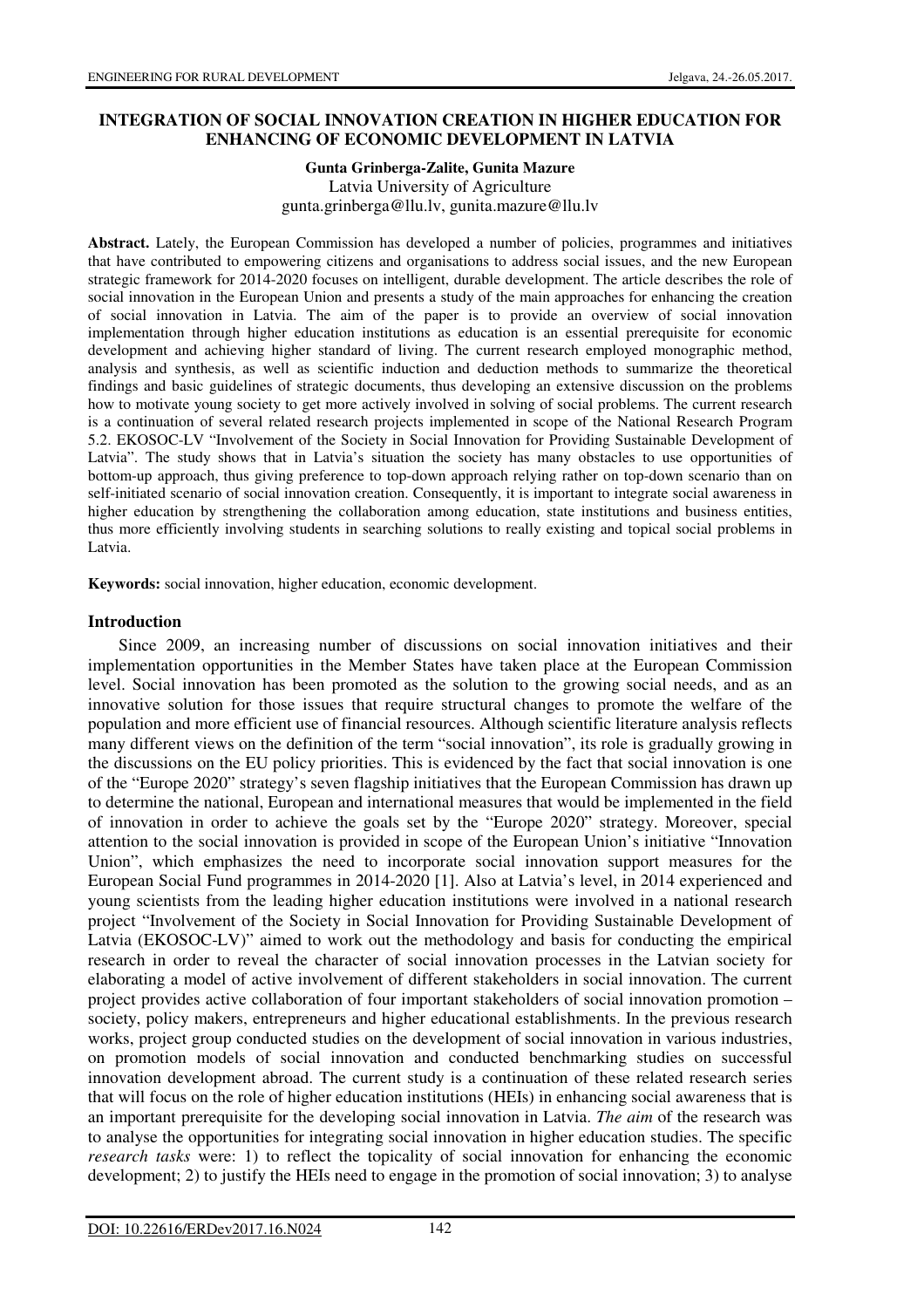opportunities for enhancing students' social awareness and motivation to involve in creation of social innovation.

# **Materials and methods**

The current research employed monographic method, analysis and synthesis, as well as scientific induction and deduction methods to summarize the theoretical findings and basic guidelines of strategic documents, thus developing an extensive discussion on the problems how to motivate young society to get more actively involved in solving of social problems. To obtain detailed opinion of social innovation project implementers, the authors conducted in-depth interviews with 10 project leaders that represented various industries, in which they had developed their social innovation idea – real estate management, charity activities, social entrepreneurship involving disabled people, exchange of professional services based on time sharing principles, innovative organizational models of agricultural production and distribution etc.

# **Results and discussion**

Social innovation means developing new ideas, services and models to better address social issues. It invites input from public and private actors, including civil society, to improve social services [2]. A key difference of the rest of the business innovations from the social innovation is a focus on profit maximization. Behind business innovation usually stands targeted investor, but social innovation requires different and diverse set of support resources, including policy makers' recognition and support, and often volunteering and charity [3]. According to European Commission [2] and Bonifacio [4], there are three key approaches to social innovation.

- The social demand approach (the "ghetto" view), which responds to social demands that are traditionally not addressed by the market or existing institutions and are directed towards vulnerable groups in society. They have developed new approaches to tackling problems affecting youth, migrants, the elderly, socially excluded etc.
- The societal challenge approach (the "reformist" view) focuses on innovations for society as a whole through the integration of the social, the economic and the environmental. Societal challenges in which the boundary between 'social' and 'economic' blurs, and which are directed towards society as a whole.
- The systemic change approach (the "empowering" view), the most ambitious of the three and to an extent encompassing the other two, is achieved through a process of organizational development and changes in relations between institutions and stakeholders. The process of reforming society in the direction of a more participative arena where empowerment and learning are sources and outcomes of well-being [5].

The concept social innovation is closely linked with the social economy development, which is defined as a third sector among economies between the private and public sectors, which is based on democratic values, and seeks to improve social, economic and environmental conditions in a given society [6]. It includes organizations such as foundations, cooperatives, non-profit organizations, social enterprises and charities; social economy becomes more significant in Europe [7]. It is because social economy promotes fulfilment of societal aims and has potential to create common wealth by producing goods and delivering services. Currently, social economy is still regarded as a new sector, which is facing a number of challenges, for example, lack of specific corresponding regulations, incomprehension within society and businesses about the core idea and functioning of social enterprises, lack of wider social recognition of this form of economic activity. Thus, social economy faces many barriers in its development. The European Commission has developed a number of policies, programmes and initiatives that have contributed to empowering citizens and organisations to address social issues [8], policy-makers explore ways to foster social innovation in order to achieve economic growth. The new European strategic framework for 2014-2020 focuses on intelligent, durable development, favourable to inclusion. This can be achieved by target-oriented state policy aimed at supporting social innovation because the main initiator of social innovation promotion is government that ensures particular support instruments (financial, legal, informative etc.) for promoters and implementers of social innovation [1].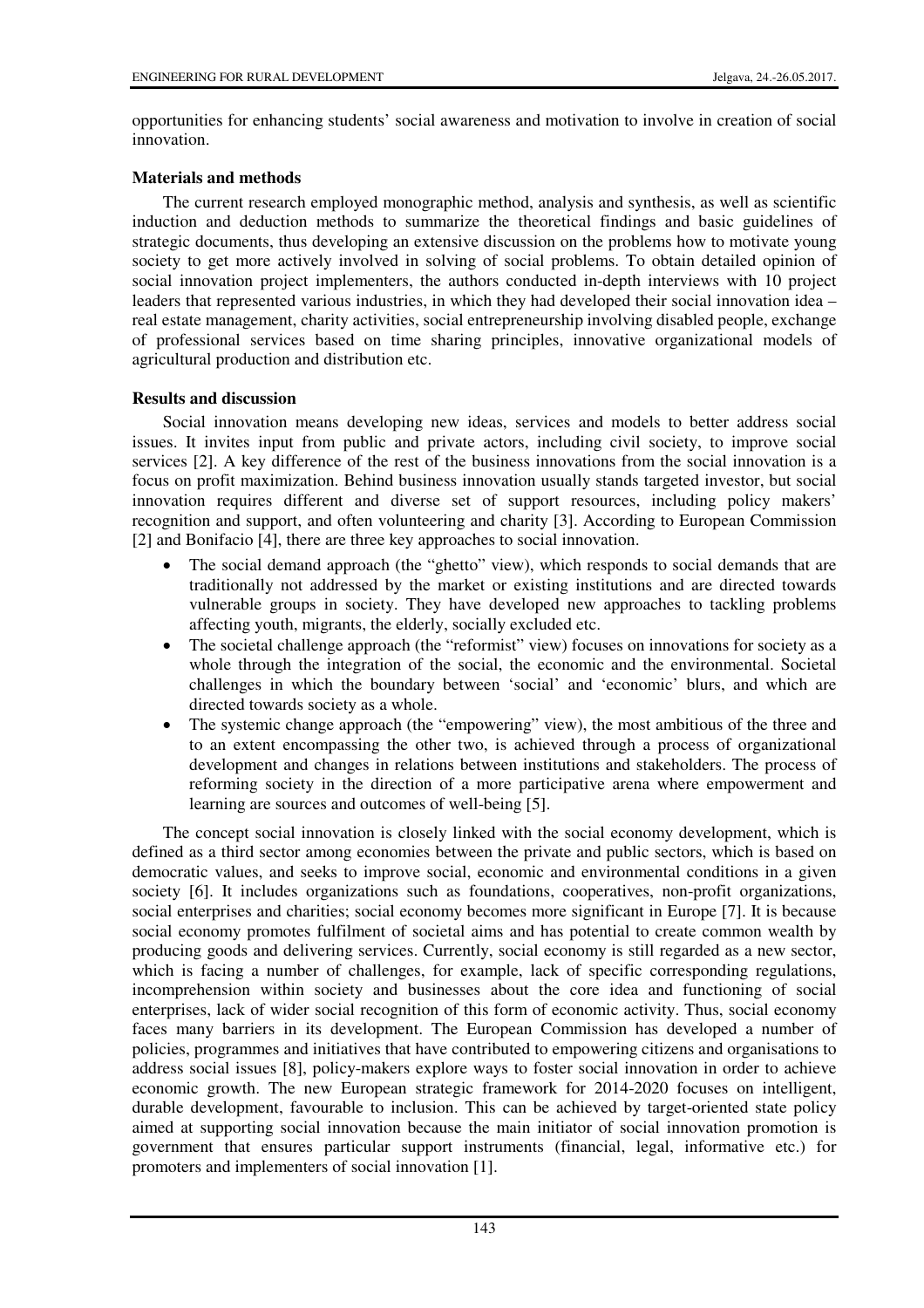The in-depth personal interviews that were conducted from November 2016 until February 2017 by the authors in scope of the EKOSOC-LV project activities, involving 10 social innovators of various areas (agricultural enterprises, real estate development and management companies, local initiative associations) gave evidence that the most serious obstacles for developing of their social idea was lack of knowledge how to attract investment, prepare project documents and attract society's attention to this problem. Most of the surveyed representatives (eight respondents) praised HEIs emphasizing that these were public institutions that they trusted most of all and that they had provided holistic assistance in giving consultations, helping to understand complicated legislative acts and showing true interest in project success. As a result of collaboration with university, one of the social innovators even had started up studies at the particular HEI because competent academic staff had convinced him about topicality of knowledge delivered in HEI that could be afterwards useful in social project management. In addition, three of the 10 interviewed project leaders claimed readiness to accept HEIs students for field practice in their project, thus providing transfer of their knowledge and showing interest in obtaining young people with specific up-to-date knowledge (e.g. in internetbased marketing research, digital marketing, e-commerce etc.) that they currently lack and that could be used to enhance their project visibility and scope, which in the authors' opinion is a positive trend and needs to be further developed and stimulated by programme directors of HEIs study programmes.

Indeed, higher education nowadays has a strong influence on solving social and economic problems and enhancing the development of national economy, which can be implemented by creation of social innovation. Scientists Liliana and Florina [9] emphasize that educational system directly supports the creation of social innovation. Moreover, history gives evidence that those countries that knew how to invest in education to broaden the access to preparation and to improve the educational and professional training standards have over time obtained the most spectacular and the most durable economic growths. These facts suggest that social awareness of each society individual is closely connected with higher education development and creation of social innovation. Accordingly, higher education institutions today cannot be regarded just as isolated institutions that elaborate and transfer knowledge to students, but rather the agents of changes [9; 10]. To ensure the transformation of intellectual and creative potential of humanity in innovative and competitive development of economy, it is necessary to revise the former model of education system. At present, the current system of education mainly focuses on individuals by shaping their abilities to independently and critically think, be creative, collaborate and adapt to various circumstances. However, insufficient attention is paid to strengthening students' overall social awareness so that the central values of the young generation would not be only associated with their personal success and self-actualization by accumulating wealth and get power over other people. Today it is more important than ever to create young generation's awareness of necessity to create such products and services that are needed in today's society and do not conflict with the principles of business ethics and sustainable development. Moreover, today sustainable development is related not only with sustainable production issues but also with sustainable consumption, which is often less attractive for young generation and does not give instant gratification. In authors' opinion, HEI's task is to develop and integrate in to study programmes such study courses that enhance students' social awareness and responsibility for the overall nation's economic development and welfare. In the reality, often the main interests of becoming accountants are focused on how to avoid taxes, while the becoming pharmacists are not interested to take holistic care for peoples' health, but rather to become sales managers of pharmacy companies and make profit for them thus earning good personal material bonuses. The becoming engineers and building constructors, in their turn, are not interested to stimulate building of safe and sustainable public buildings but to get high posts in public authorities to be able to make top deals with private sector and show personal power. Also in the eyes of becoming entrepreneurs and economists, participation in social projects is often not prestigious and is not taken seriously as a good practice. Thus, due to such attitude, social innovation development in Latvia is one of the lowest in the European Union [10].

In the previous theoretical studies conducted in scope of the project "Involvement of the Society in Social Innovation for Providing Sustainable Development of Latvia (EKOSOC-LV)", the researchers [5] have gained confidence that education has three important objectives in promoting social innovation processes in the society: 1) helping to identify social need; 2) causing interest in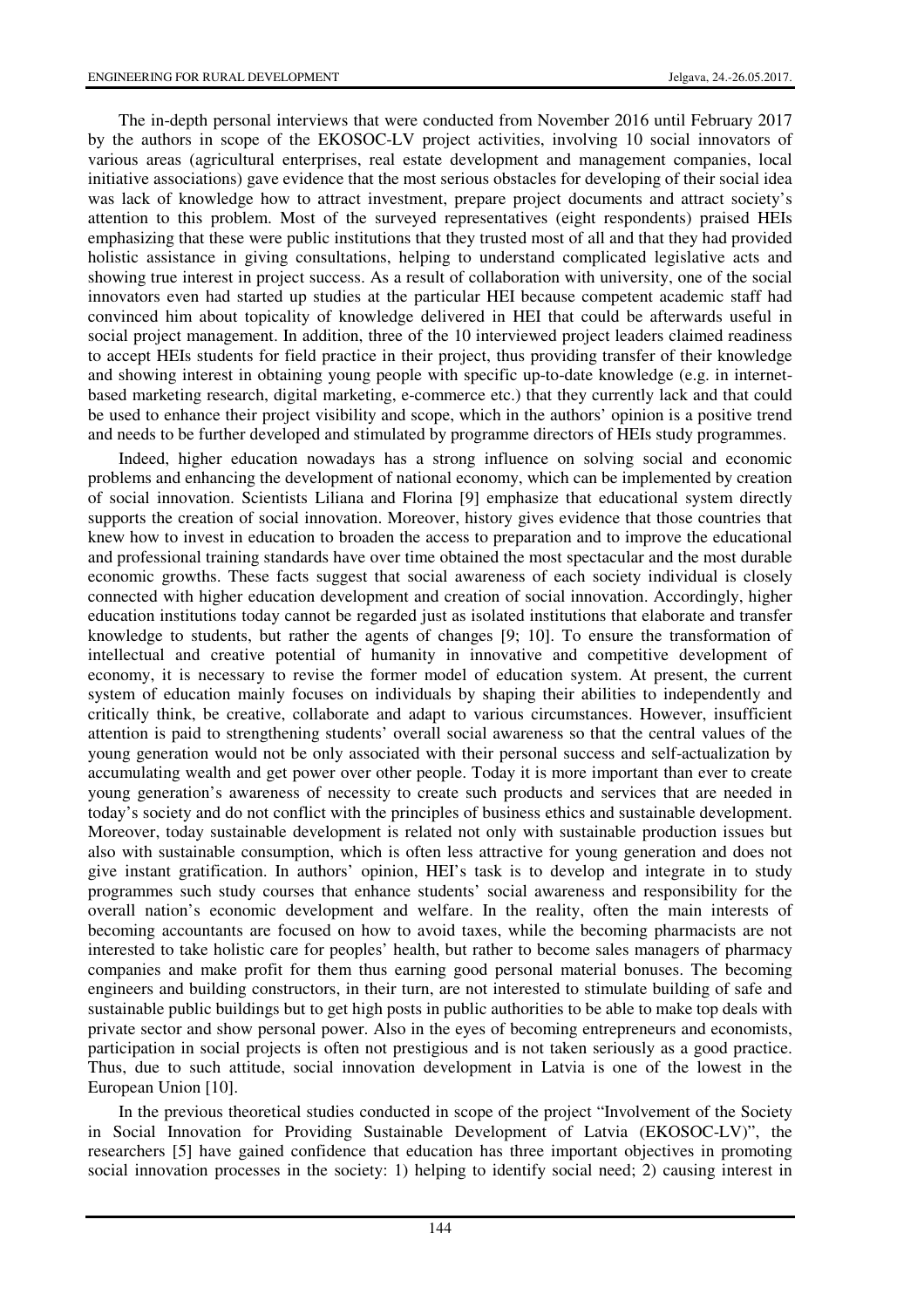societal challenges; 3) motivating to improve the overall quality of life in the country thus strengthening its global competitiveness.

Lately, several HEIs in Latvia have already started to introduce in their study programmes such study courses as *Social Entrepreneurship*, *Social Innovation, Social Marketing, Business Ethic, Bioeconomics, Sustainability Studies* etc. The introduction of such courses is likely to increase social awareness of individuals, make them sensitive to problems in their environment, provide them with a chance to explore the right things, help them to create innovative solutions for the problems and support their ability of giving an opinion about created solutions. In addition to these individual achievements, it also has positive effects on society [11]. In authors' opinion, policy makers often consider that the integration of social awareness and social innovation ideas into HEIs study programmes is the main responsibility of social sciences, which, however, indicates a very narrow view of Latvia's range of problems. The authors' personal experience gives evidence that using of problem-based learning process is very helpful for involving students in creation of social innovation. Problem-based learning (PBL) is a student-centred pedagogy in which students learn about a subject through the experience of solving an open-ended problem found in trigger material. Even though PBL does not always bring a clear and defined solution to the problem, it allows for the development of desirable skills and attributes [12]. The major obstacles for implementation of PBL in higher education are lack of resources and competent academic staff facilitation. The authors' personal experience gives evidence that to involve students in shaping solutions for social problems, it is necessary to have at least few field work studies (e.g. visiting neglected areas, meeting with referent social groups), which requires additional financial resources (e.g. transportation facilities to the research objects are necessary). Moreover, it is highly advisable that students can practically meet with other already successful social entrepreneurs, which we are sorely lacking in Latvia. Thus, for academic teaching staff it is much easier to teach traditionally and, except personal self-actualization, they often have no other motivation to be engaged in the process of enhancing social innovation creation.

The above-described situation gives evidence that in Latvia social innovation creation from bottom-up is currently problematic and insufficiently promoted. Society, business people and HEIs use waiting tactics, expecting a push from somebody else – local municipality, relevant ministry, Latvia Investment and Development Agency etc.



Fig. 1. **Functional model of social innovation in LatviaSource: Dobele, Grinberga-Zalite, 2016**

Based on the previous studies, the authors consider that enhancing of students' social awareness and their motivation to involve in creation of social innovation is possible through active interaction of the three stake holders: 1) industry representatives (e.g., agricultural enterprises that lack labour force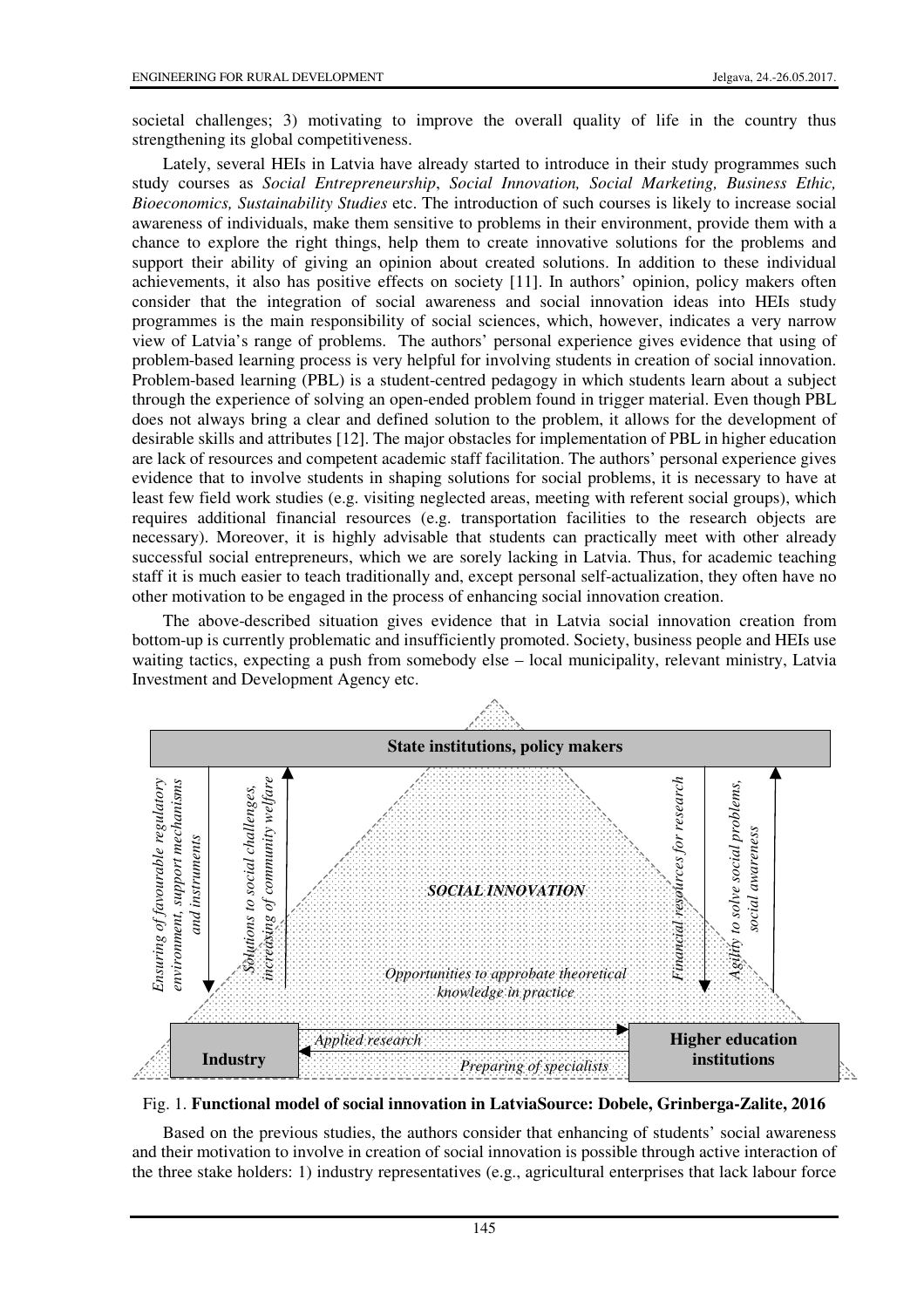in apple tree growing farms); 2) state institutions (relevant ministries, state agencies etc.); 3) HEIs that would be interested to integrate such collaboration in their study courses, field practice activities, scientific projects, bachelor and master's work themes (Figure 1).

#### **Conclusions**

- 1. The relevance of social innovation increases owing to the growing social needs and as an innovative solution for those issues that require structural changes to promote the welfare of the population and more efficient use of financial resources.
- 2. Social innovation is closely linked with the social economy development that could be defined as a third sector among economies between the private and public sectors, which is currently developing slowly in Latvia. Social innovation requires different and diverse set of support resources, including policy makers' recognition and support, and often is connected with volunteer work and charity.
- 3. One of the most serious drawbacks of social innovation development in Latvia is lack of specific knowledge how to attract investment, prepare project documents and attract society's attention to problems. Today, important task of HEIs in Latvia is to develop such study courses that enhance students' social awareness and responsibility about the nation's future development.
- 4. Since one third of the interviewed project leaders claimed readiness to accept HEIs students for field practice in their projects, programme directors of HEIs should actively work on enhancing cooperation between HEIs and social project implementers, which could enable students to approbate their academic knowledge in real projects that result in socially desirable products and strengthen students' social awareness and comprehension of social challenges that modern societies need to deal with.
- 5. The authors' study gives evidence that although the role of teaching staff to enhance the creation of social innovation is highly important, currently the most urgent need is to develop appropriate financial and information support tools for social innovation promoters and implementers, which would motivate them to cooperate and make this cooperation process standardized.
- 6. In Latvia, the Ministry of Economics is the relevant state administration institution in the field of economic policy as well as in implementing and developing innovation policy in the country. Therefore, it should take the initiative to create the legislative framework for promoting social innovation in Latvia that among other stakeholders would specify the role and objectives of HEIs in the enhancement of social innovation development.

#### **Acknowledgement**

The paper was elaborated in scope of the project "Involvement of the Society in Social Innovation for Providing Sustainable Development of Latvia" supported by the National Research Program 5.2. "Economic Transformation, Smart Growth, Governance and Legal Framework for the State and Society for Sustainable Development - a New Approach to the Creation of a Sustainable Learning Community (EKOSOC-LV)".

# **References**

- 1. Dobele L., Grinberga-Zalite G, Kelle L. Sustainable economic development: scenarios for promotion of social innovation in Latvia. Journal of Security and Sustainability Issues. International Entrepreneurial Perspectives and Innovative Outcomes. - Vol. 5(2), 2015, pp. 149-158.
- 2. European Commission. Empowering people, driving change: Social innovation in the European Union. Bureau of the European Policy Advisers, European Commission, 2011.
- 3. Mulgan G., Landry L. The Other Invisible Hand: Remaking Charity for the 21st Century. London: Demos/Comedia, 1995.
- 4. Bonifacio M. Social innovation: A novel policy stream or a policy compromise? An EU Perspective. European Review, 22(1), 2014, pp. 145-169.
- 5. Surikova S., Oganisjana K., Grinberga-Zalite G. The role of education in promoting social innovation processes in the society. The Role of Education in Promoting Social Innovation